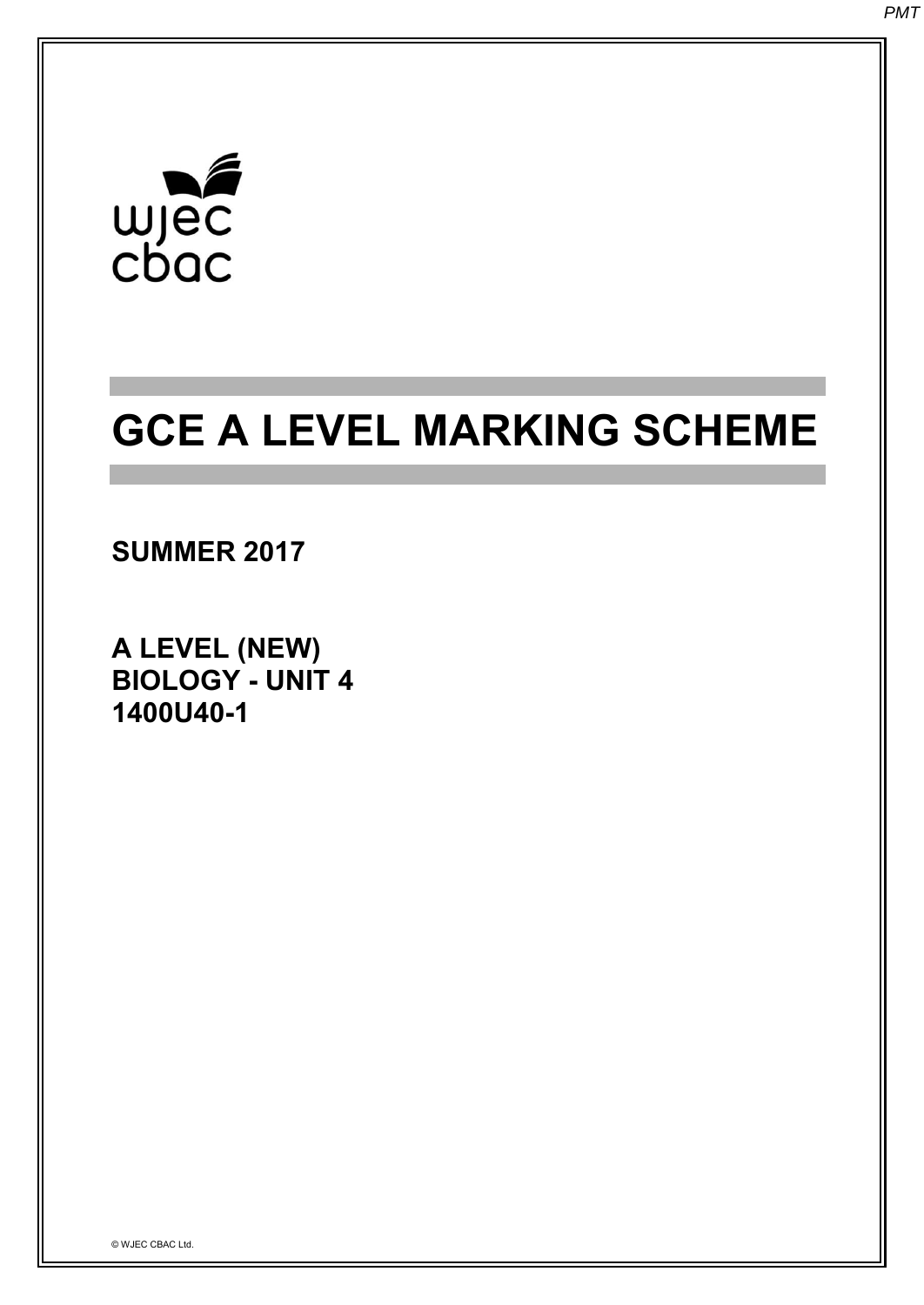#### **INTRODUCTION**

This marking scheme was used by WJEC for the 2017 examination. It was finalised after detailed discussion at examiners' conferences by all the examiners involved in the assessment. The conference was held shortly after the paper was taken so that reference could be made to the full range of candidates' responses, with photocopied scripts forming the basis of discussion. The aim of the conference was to ensure that the marking scheme was interpreted and applied in the same way by all examiners.

It is hoped that this information will be of assistance to centres but it is recognised at the same time that, without the benefit of participation in the examiners' conference, teachers may have different views on certain matters of detail or interpretation.

WJEC regrets that it cannot enter into any discussion or correspondence about this marking scheme.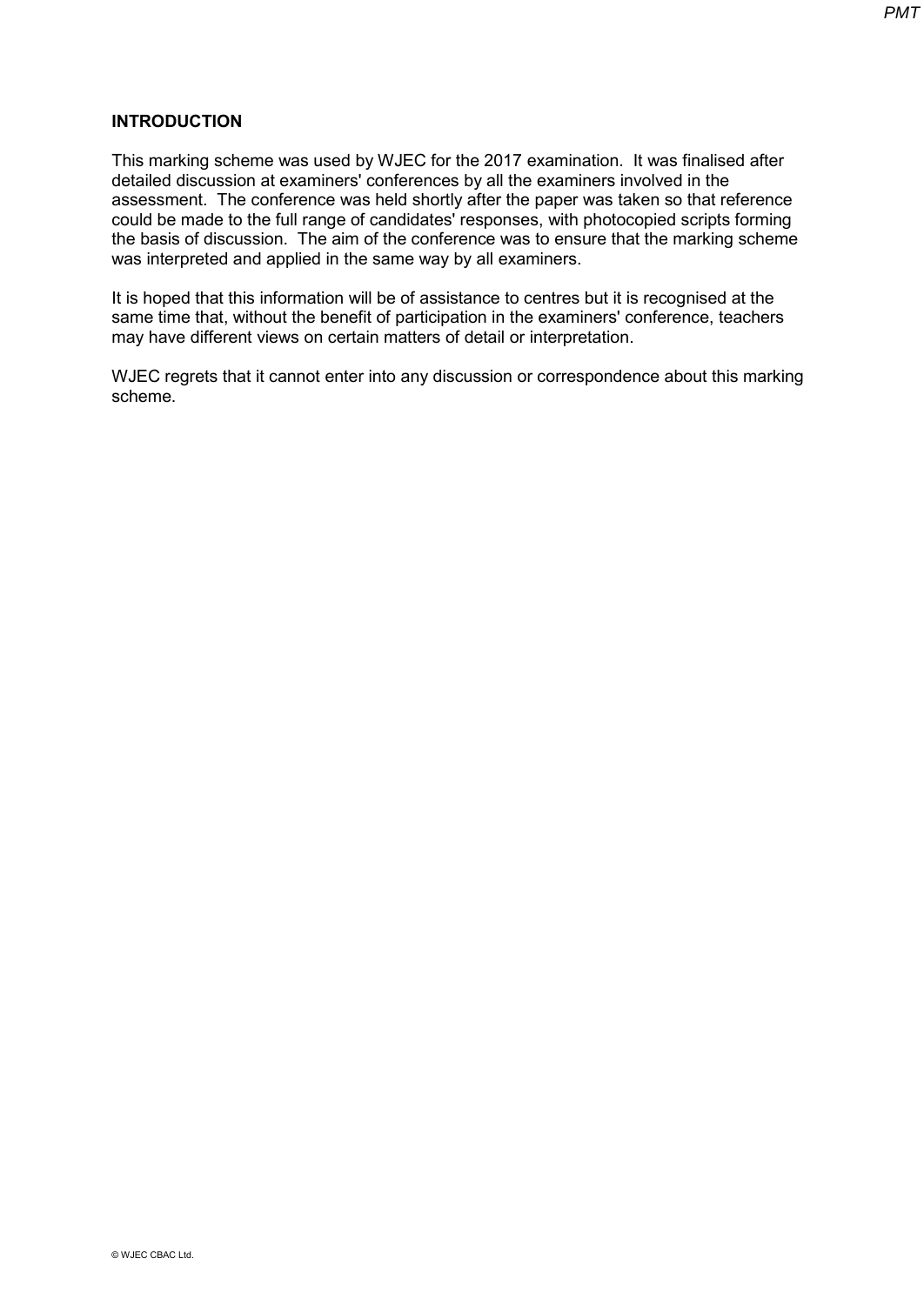#### **UNIT 4 – VARIATION, INHERITANCE AND OPTIONS**

#### **MARK SCHEME**

#### **GENERAL INSTRUCTIONS**

#### Recording of marks

Examiners must mark in red ink.

One tick must equate to one mark (apart from the questions where a level of response mark scheme is applied).

Question totals should be written in the box at the end of the question.

Question totals should be entered onto the grid on the front cover and these should be added to give the script total for each candidate.

#### Marking rules

All work should be seen to have been marked.

Marking schemes will indicate when explicit working is deemed to be a necessary part of a correct answer.

Crossed out responses not replaced should be marked.

Credit will be given for correct and relevant alternative responses which are not recorded in the mark scheme.

#### Extended response question

A level of response mark scheme is used. Before applying the mark scheme please read through the whole answer from start to finish. Firstly, decide which level descriptor matches best with the candidate's response: remember that you should be considering the overall quality of the response. Then decide which mark to award within the level. Award the higher mark in the level if there is a good match with both the content statements and the communication statement. Award the middle mark in the level if most of the content statements are given and the communication statement is partially met. Award the lower mark if only the content statements are matched.

#### Marking abbreviations

The following may be used in marking schemes or in the marking of scripts to indicate reasons for the marks awarded.

cao = correct answer only

ecf = error carried forward

 $b \circ d = b \circ a$  benefit of doubt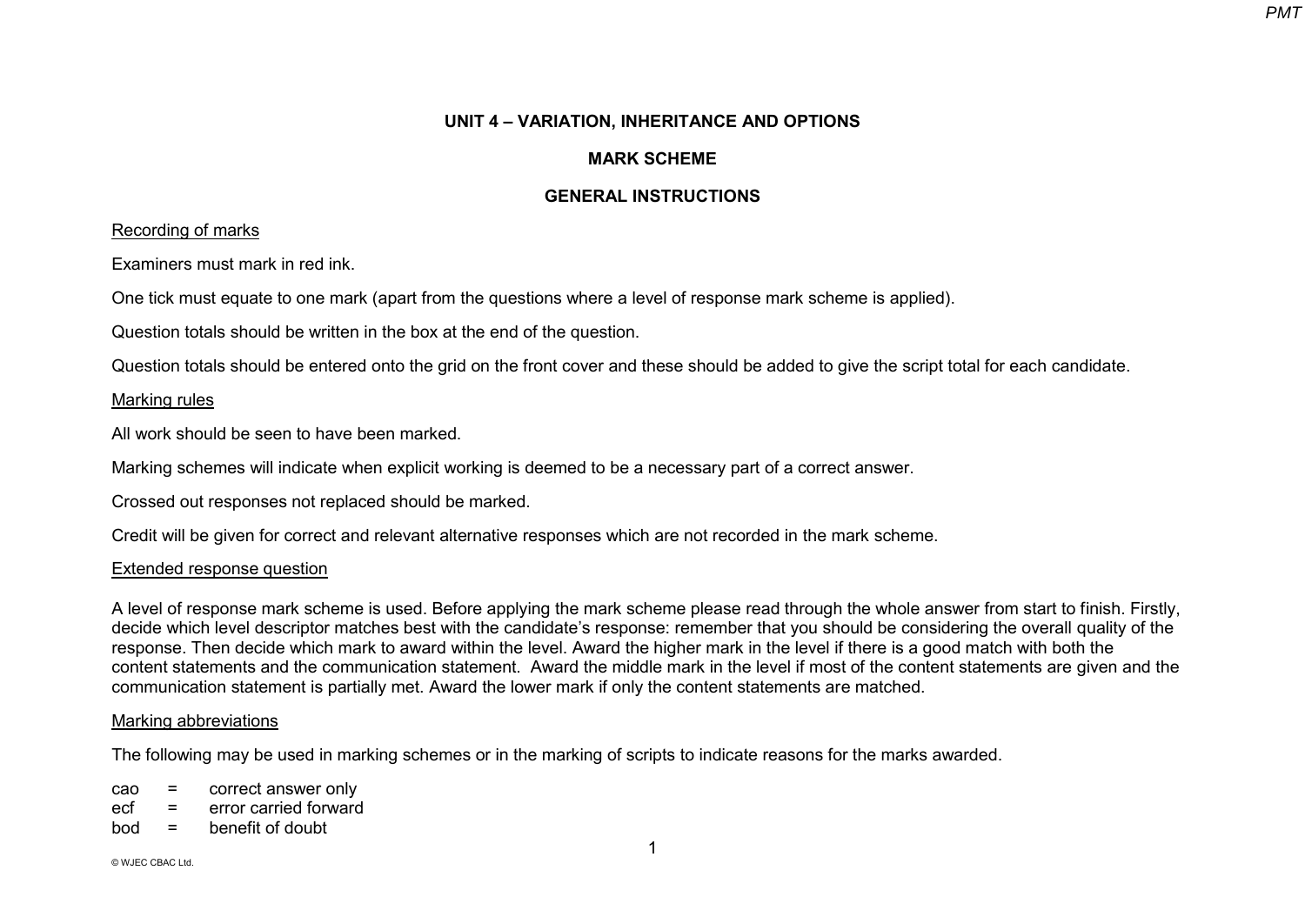#### **WJEC GCE BIOLOGY - HUMAN BIOLOGY SUMMER 2017 UNIT 4 MARK SCHEME**

|          |     |       |                                                                                                                                                                                                                                                                                                                                                      | <b>Marks Available</b> |                |                 |                |              |             |  |  |
|----------|-----|-------|------------------------------------------------------------------------------------------------------------------------------------------------------------------------------------------------------------------------------------------------------------------------------------------------------------------------------------------------------|------------------------|----------------|-----------------|----------------|--------------|-------------|--|--|
| Question |     |       | <b>Marking details</b>                                                                                                                                                                                                                                                                                                                               | <b>AO1</b>             | <b>AO2</b>     | AO <sub>3</sub> | <b>Total</b>   | <b>Maths</b> | <b>Prac</b> |  |  |
|          | (a) | (i)   | (Genetically) Identical / clone/ the same (1)<br>Mitosis (1)                                                                                                                                                                                                                                                                                         |                        | 2              |                 | $\overline{2}$ |              |             |  |  |
|          |     | (ii)  | Stigma above anthers/ anthers below stigma/ carpels above<br>stamen/ reference to female parts above male parts/ ORA (1)<br>NOT they are different heights                                                                                                                                                                                           |                        |                |                 |                |              |             |  |  |
|          |     | (iii) | Prevent inbreeding / (Increase) genetic {variation/<br>diversity}/Prevent homozygosity/ description of homozygosity/<br>larger gene pool/ ORA (1)<br>increase chances of survival (of plant species)/ selective<br>advantage/ adapt to changing environment/ maintain vigour (1)                                                                     |                        | $\overline{2}$ |                 | $\overline{2}$ |              |             |  |  |
|          | (b) | (i)   | Gamete 10<br>Endosperm 30<br>Petal 20<br>3 correct = $2$ marks,<br>2 correct = $1$ mark                                                                                                                                                                                                                                                              |                        | 2              |                 | $\overline{2}$ |              |             |  |  |
|          |     | (ii)  | A. Chromosome number doubled / 3n to 6n/ triploid to<br>hexaploid/ even number of each chromosome (1)<br>NOT returned to diploid<br>B. ref to endomitosis/ cell does not divide/ non disjunction/ no<br>cytokinesis (1)<br>C. Homologous pairs/ bivalents form (1)<br>D. Prophase 1 (1)<br>E. Meiosis (1)<br>F. (viable) gametes can be produced (1) | $\overline{4}$         | -1             |                 | 5              |              |             |  |  |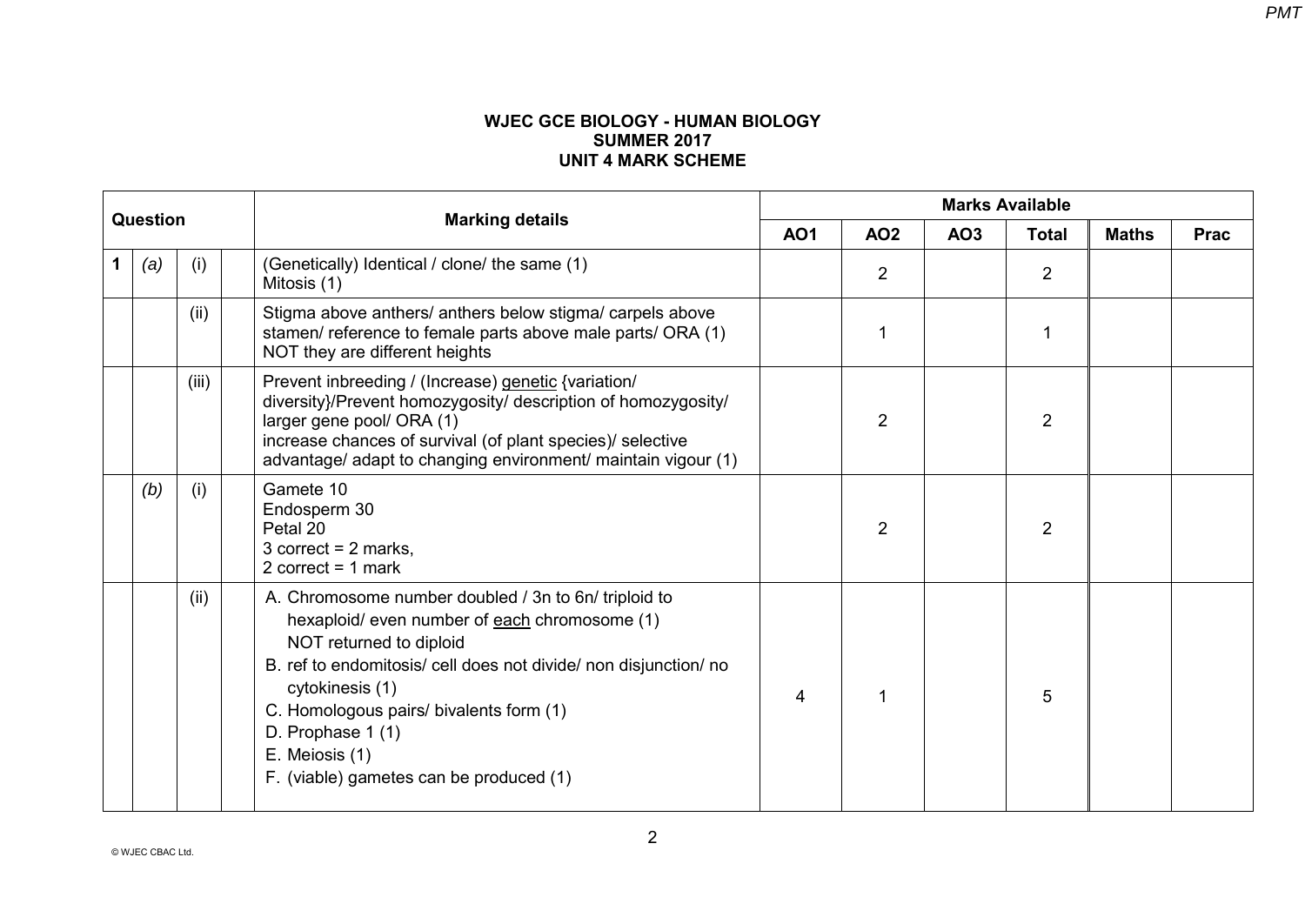| <b>Question</b> |     | <b>Marking details</b> | <b>Marks Available</b>                                                                                     |            |                 |              |              |             |  |  |
|-----------------|-----|------------------------|------------------------------------------------------------------------------------------------------------|------------|-----------------|--------------|--------------|-------------|--|--|
|                 |     |                        | <b>AO1</b>                                                                                                 | <b>AO2</b> | AO <sub>3</sub> | <b>Total</b> | <b>Maths</b> | <b>Prac</b> |  |  |
|                 | (b) | (iii)                  | outcompeted/ not isolated so able to breed with parental plants /<br>loss of habitat or description of (1) |            |                 |              |              |             |  |  |
|                 |     |                        | <b>Question 1 total</b>                                                                                    |            |                 |              | 13           |             |  |  |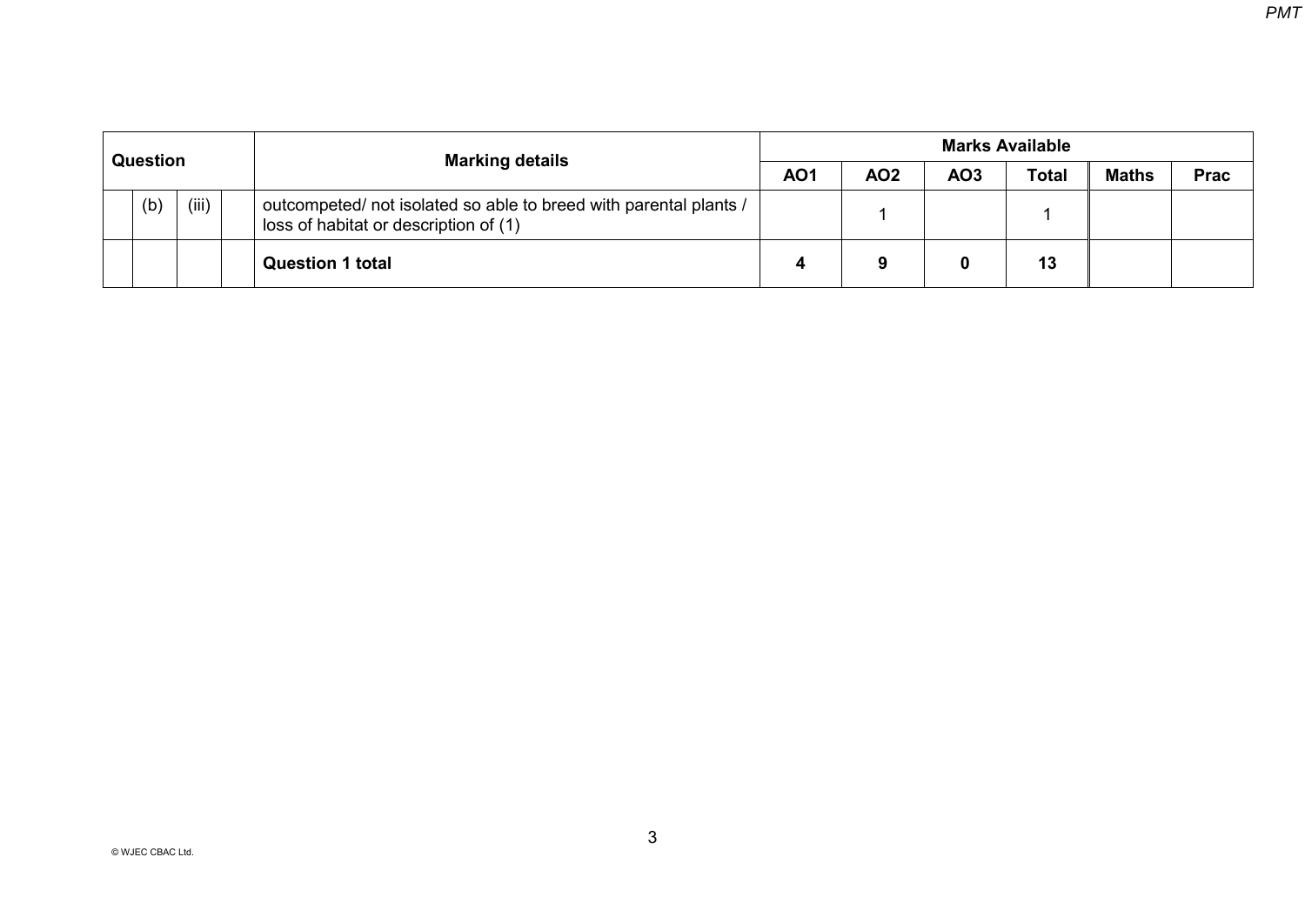|                  |     |          |                                                                                                                                                                                                                                                                                                                                                                                                                          |                |                |     | <b>Marks Available</b> |              |             |
|------------------|-----|----------|--------------------------------------------------------------------------------------------------------------------------------------------------------------------------------------------------------------------------------------------------------------------------------------------------------------------------------------------------------------------------------------------------------------------------|----------------|----------------|-----|------------------------|--------------|-------------|
|                  |     | Question | <b>Marking details</b>                                                                                                                                                                                                                                                                                                                                                                                                   | <b>AO1</b>     | <b>AO2</b>     | AO3 | <b>Total</b>           | <b>Maths</b> | <b>Prac</b> |
| $\boldsymbol{2}$ | (a) | (i)      | Intron {does not code / spliced out/ not translated} (1)<br>Exon {codes/ is translated} (for a polypeptide) (1) NOT codes for<br>an amino acid(s)                                                                                                                                                                                                                                                                        | $\overline{2}$ |                |     | $\overline{2}$         |              |             |
|                  |     | (ii)     | Water potential falls (in the mitochondria)/ solute potential<br>decreases (1)<br>Water enters by osmosis (1)<br>Max 1 if refer to cell                                                                                                                                                                                                                                                                                  |                | $\overline{2}$ |     | $\overline{2}$         |              |             |
|                  | (b) | (i)      | Phenotype parents: unaffected male, {unaffected/carrier}<br>female $(1)$<br>Genotype parents, $X^D Y$ , $X^D X^d$ (1)<br>Genotype gametes, $X^D$ . Y. $X^D$ . $X^d$ (1) ECF<br>Genotypes offspring, $X^D Y$ , $X^d Y$ , $X^D X^d$ $X^D X^D$ (1)ECF                                                                                                                                                                       |                | 4              |     | 4                      |              |             |
|                  |     | (ii)     | They could {have two copies of the healthy gene/ be<br>homozygous dominant} or be {heterozygous / carrier}/<br>They could be $X^{D}X^{d}$ or $X^{D}X^{D}$ / can't determine until they<br>reproduce (1)                                                                                                                                                                                                                  |                | 1              |     |                        |              |             |
|                  | (c) |          | Any $2 \times (1)$ from:<br>Cause immune response against virus/ antibodies may be<br>produced against it (1)<br>Problems introducing gene into muscle (cells)/ may not reach<br>{target (cell)/ muscle (cell)}/ may invade {non target / host}<br>cells(1)<br>Virus may {become pathogenic/ cause disease/ cause infection/<br>destroy cells}(1) NOT harm/ illness<br>May affect other genes/ reference to oncogenes(1) | $\overline{2}$ |                |     | $\overline{2}$         |              |             |
|                  | (d) | (i)      | CCGUUA(1)                                                                                                                                                                                                                                                                                                                                                                                                                | 1              |                |     |                        |              |             |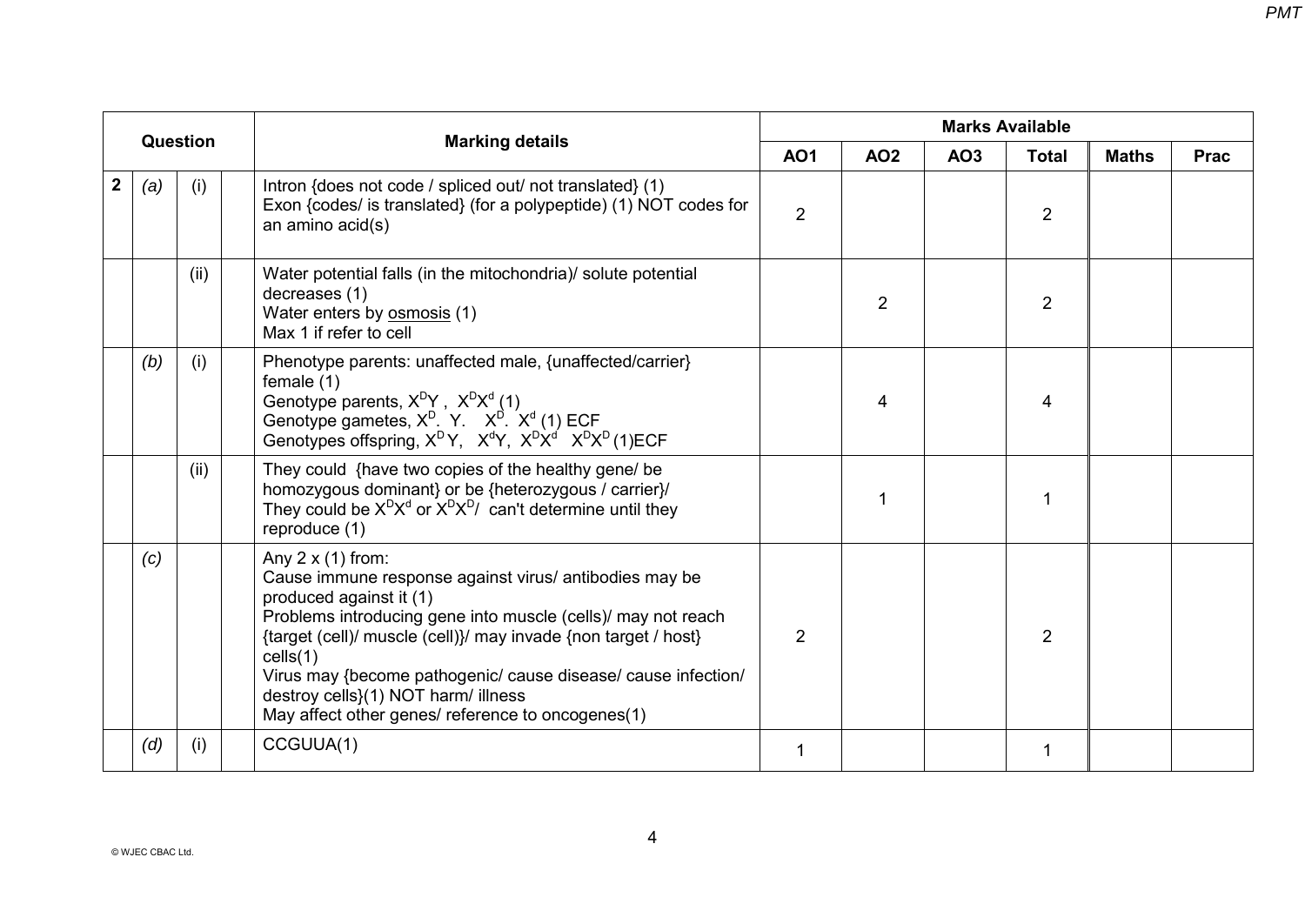|          |       |                                                                                                                                                                                                                                                                                                                                                                                                                                                                                                                                                                                                                                                                                      |              |            | <b>Marks Available</b> |              |              |             |
|----------|-------|--------------------------------------------------------------------------------------------------------------------------------------------------------------------------------------------------------------------------------------------------------------------------------------------------------------------------------------------------------------------------------------------------------------------------------------------------------------------------------------------------------------------------------------------------------------------------------------------------------------------------------------------------------------------------------------|--------------|------------|------------------------|--------------|--------------|-------------|
| Question |       | <b>Marking details</b>                                                                                                                                                                                                                                                                                                                                                                                                                                                                                                                                                                                                                                                               | <b>AO1</b>   | <b>AO2</b> | AO3                    | <b>Total</b> | <b>Maths</b> | <b>Prac</b> |
|          | (ii)  | Shorter / different 1° structure/ less amino acids/ smaller/ ORA<br>(1)                                                                                                                                                                                                                                                                                                                                                                                                                                                                                                                                                                                                              | $\mathbf{1}$ |            |                        | $\mathbf{1}$ |              |             |
|          | (iii) | do not have to repeat treatment/ more permanent treatment/<br>change present in daughter cells/ change present after cell<br>replicates/ can pass to next generation (1)                                                                                                                                                                                                                                                                                                                                                                                                                                                                                                             | 1            |            |                        | 1            |              |             |
|          | (iv)  | Unknown long-term effects /possible activation of oncogenes /<br>modified gene passed on to next generation/ affect {other<br>genes/ later generations}(1)                                                                                                                                                                                                                                                                                                                                                                                                                                                                                                                           | 1            |            |                        | 1            |              |             |
| (e)      |       | Not sex linked / on autosomes (1)<br>Dominant/not recessive (1)<br>Three examples to justify the conclusions for (3)<br>If recessive $1 + 2$ could not produce 6/ unaffected {female/ child}<br>8 + 9 could not produce 13 /14/ unaffected<br>{female/ child}<br>OR must be dominant, otherwise all children of $1+2/8+9$<br>would be affected<br>If sex linked $1 + 2$ could not produce 6/ unaffected female<br>8 + 9 could not produce 13 or 14/ unaffected female<br>4 + 5 could not produce 10/ an affected male<br>OR must be autosomal, otherwise all <b>daughters</b> of $1 + 2/8 + 9$<br>would be affected<br>Max (4) if examples are given to only support one conclusion. |              |            | 5                      | 5            |              |             |
|          |       | <b>Question 2 total</b>                                                                                                                                                                                                                                                                                                                                                                                                                                                                                                                                                                                                                                                              | 8            | 7          | 5                      | 20           |              |             |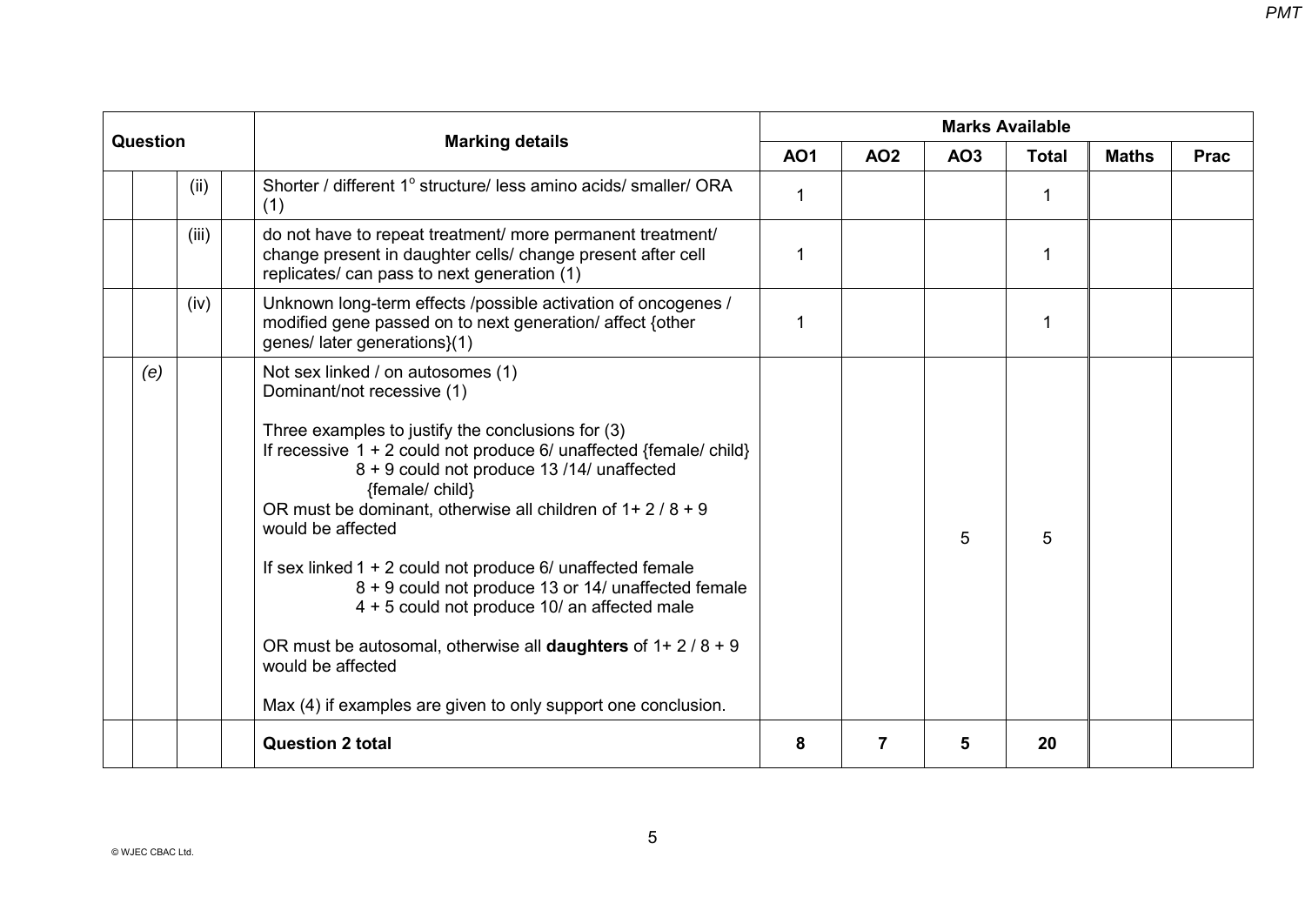|   |     | Question |     |                                                                                                                                                                |            |                | <b>Marks available</b> |                |                |             |
|---|-----|----------|-----|----------------------------------------------------------------------------------------------------------------------------------------------------------------|------------|----------------|------------------------|----------------|----------------|-------------|
|   |     |          |     | <b>Marking details</b>                                                                                                                                         | <b>AO1</b> | <b>AO2</b>     | <b>AO3</b>             | <b>Total</b>   | <b>Maths</b>   | <b>Prac</b> |
| 3 | (a) | (i)      |     | Allow 25.4/ 25.6 / 26.0/ 26.3/ 26.25µm for 2 marks                                                                                                             |            |                |                        |                |                |             |
|   |     |          |     | Allow 1 mark for<br>(104/20)x 5 or (104/20.5) x 5 or (105/20) x 5 or (105/20.5) x 5                                                                            |            | $\overline{2}$ |                        | $\overline{2}$ | $\overline{2}$ |             |
|   |     |          |     | 104000/4000 or 105000/4000 or 104000/4100 or<br>105000/4100                                                                                                    |            |                |                        |                |                |             |
|   |     | (ii)     |     | all from {secondary oocyte/ female/ mother/ egg}(1)                                                                                                            |            | $\mathbf 1$    |                        | 1              |                |             |
|   |     | (iii)    |     | $\checkmark$<br>$\checkmark$<br>✓<br>×<br>4 correct (2), 2/3 correct (1)                                                                                       |            | $\overline{2}$ |                        | $\overline{2}$ |                |             |
|   |     | (iv)     |     | {Nucleus/DNA / nuclear material/ genetic information} from<br>mother/patient (1)<br>{Nucleus/ DNA/ sperm} from father (1)<br>Mitochondria (DNA) from Donor (1) |            |                | 3                      | 3              |                |             |
|   | (b) | (i)      |     | Move (from one square to another)(1)                                                                                                                           |            |                | $\mathbf{1}$           | $\mathbf{1}$   |                | 1           |
|   |     | (ii)     |     | $10$ mm × 10mm × 10mm = 1000/ 1 x 10 <sup>3</sup> (mm <sup>3</sup> )                                                                                           |            |                |                        |                |                |             |
|   |     |          | Ш.  | $40 \times 1000000 = 4000000004 \times 10^{7}$ (1)                                                                                                             |            | 3              |                        | 3              | 3              | 3           |
|   |     |          | III | 400 000 x 100 = 4 000 000 000 / 4 x 10 <sup>9</sup> (1) ECF from II                                                                                            |            |                |                        |                |                |             |
|   |     |          |     | <b>Question 3 total</b>                                                                                                                                        |            | 8              | 4                      | 12             | 5              |             |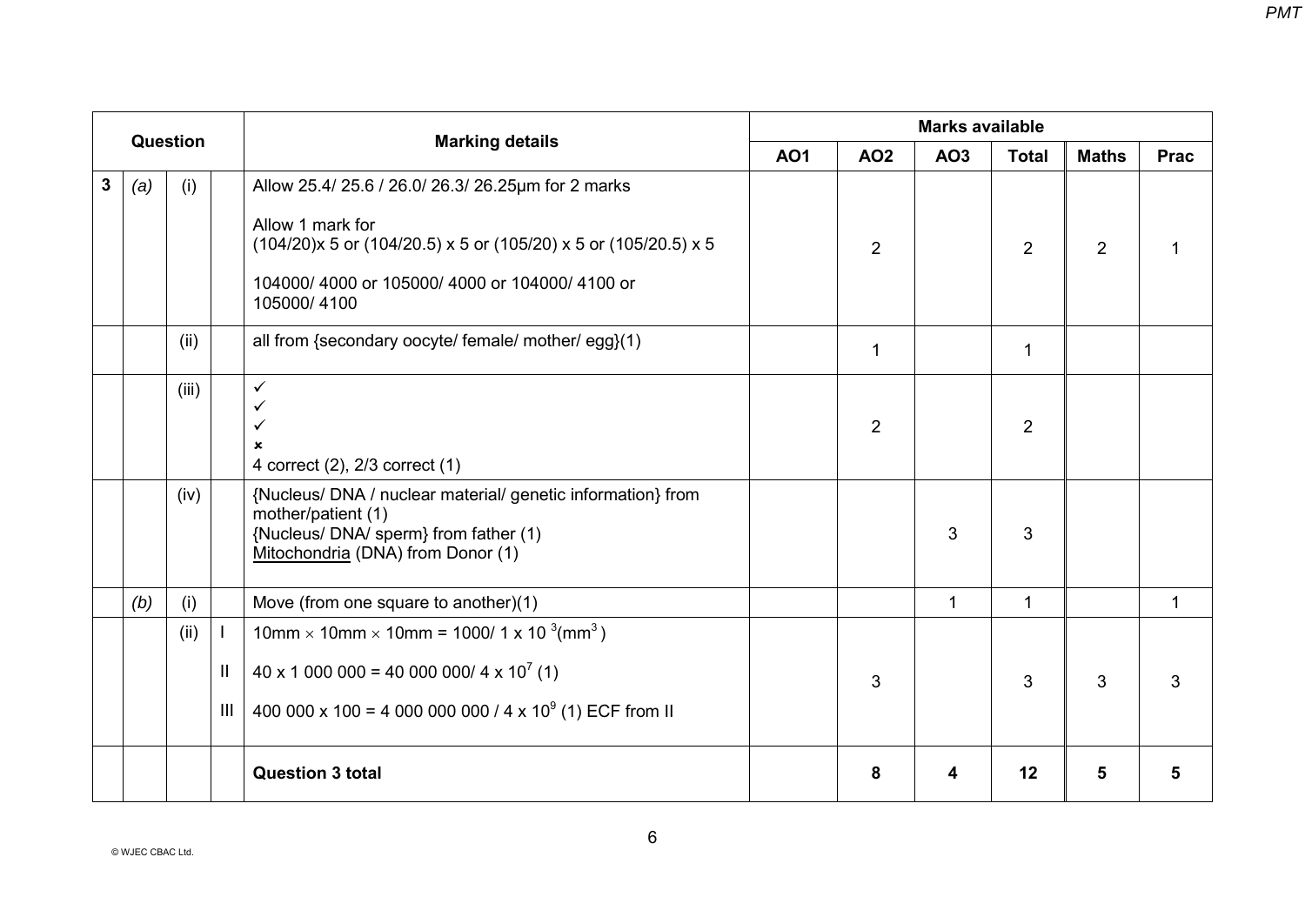|   | Question |      |                         | <b>Marking details</b>                                                                                                                                                                                                                              |            |            |                 | <b>Marks available</b> |              |             |
|---|----------|------|-------------------------|-----------------------------------------------------------------------------------------------------------------------------------------------------------------------------------------------------------------------------------------------------|------------|------------|-----------------|------------------------|--------------|-------------|
|   |          |      |                         |                                                                                                                                                                                                                                                     | <b>AO1</b> | <b>AO2</b> | AO <sub>3</sub> | <b>Total</b>           | <b>Maths</b> | <b>Prac</b> |
| 4 | (a)      | (i)  |                         | Any $3 \times (1)$ from:<br>Random mating (1)<br>non disjunction does not occur/ no mutations (1)<br>Large population (1)<br>No immigration/ no emigration / population is isolated (1)<br>No selection/ selective advantage (1)                    | 3          |            |                 | 3                      |              |             |
|   |          | (ii) | $\mathbf{I}$<br>Ш<br>IV | 55% (1)<br>3025(1)<br>2025(1)<br>4950(1)                                                                                                                                                                                                            |            | 4          |                 | 4                      | 4            |             |
|   | (b)      |      |                         | Genetic drift/ founder effect (1)<br>Emigrated (small) group with an abnormally high frequency of N<br>abnormally low frequency of M (1)<br>Emigrated population did not mate with general Pennsylvanian<br>population/ no {allele / gene} flow (1) |            | 1          | 2               | 3                      |              |             |
|   |          |      |                         | <b>Question 4 total</b>                                                                                                                                                                                                                             | 3          | 5          | 2               | 10                     | 4            |             |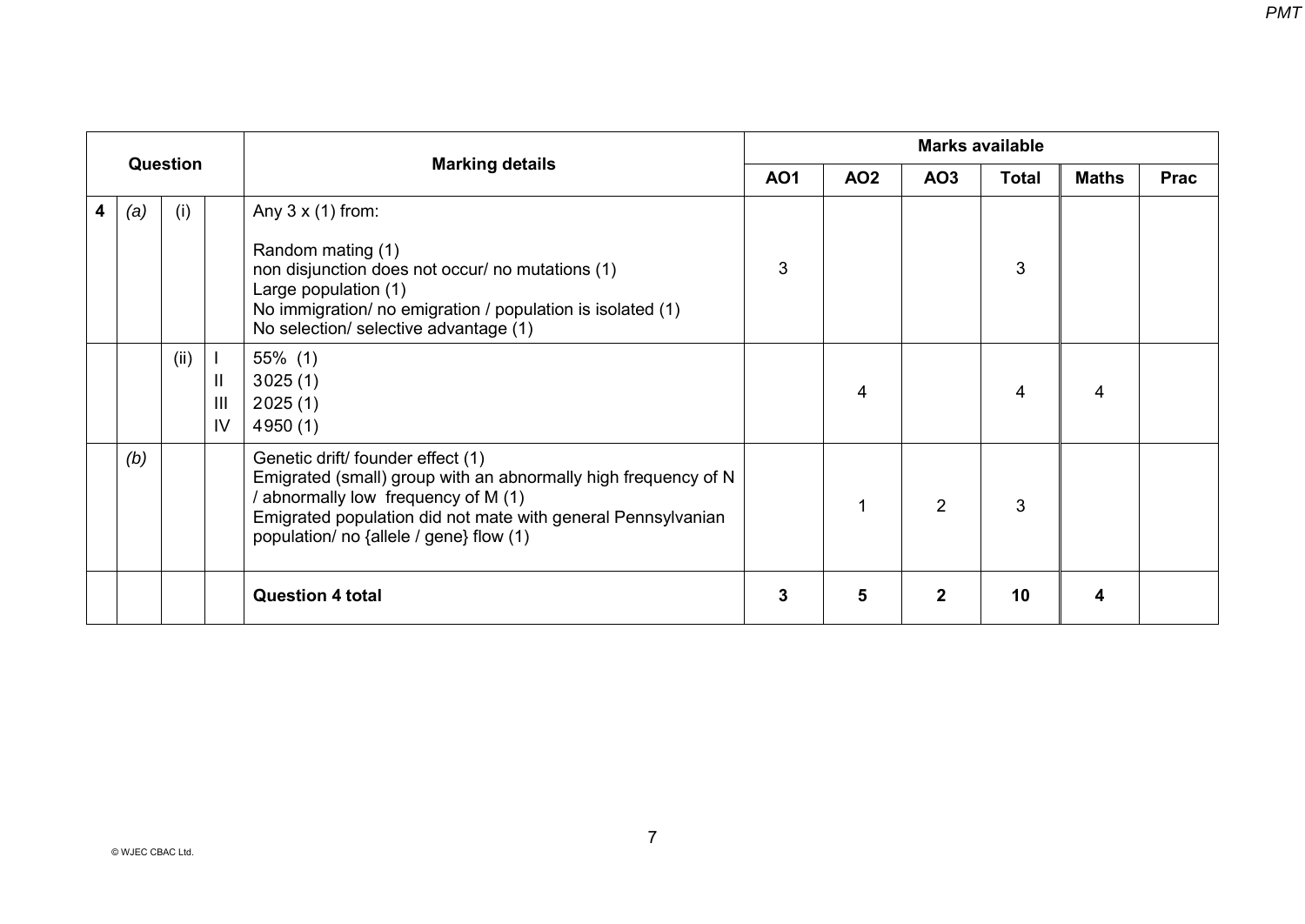|   | <b>Question</b> |  |                                                                                                                                                                                                                                                                  | <b>Marks available</b> |            |                 |              |       |             |  |  |
|---|-----------------|--|------------------------------------------------------------------------------------------------------------------------------------------------------------------------------------------------------------------------------------------------------------------|------------------------|------------|-----------------|--------------|-------|-------------|--|--|
|   |                 |  | <b>Marking details</b>                                                                                                                                                                                                                                           | <b>AO1</b>             | <b>AO2</b> | AO <sub>3</sub> | <b>Total</b> | Maths | <b>Prac</b> |  |  |
| 5 | (a)             |  | Soak some seeds in gibberellic acid (1)<br>Measure clear area/ compare size of clear zone (1)<br>Any two from:<br>Same type/ variety/ age/ size/ mass of seed (1)<br>Soaked for same time (1)<br>Same conc./depth starch agar (1)<br>Same temperature/ light (1) |                        |            | 4               | 4            |       |             |  |  |
|   | (b)             |  | Reject hypothesis/ accept null hypothesis (1)<br>Seeds germinated before increase in amylase (1)                                                                                                                                                                 |                        |            | 2               | 2            |       |             |  |  |
|   |                 |  | <b>Question 5 total</b>                                                                                                                                                                                                                                          |                        |            | 6               | 6            |       |             |  |  |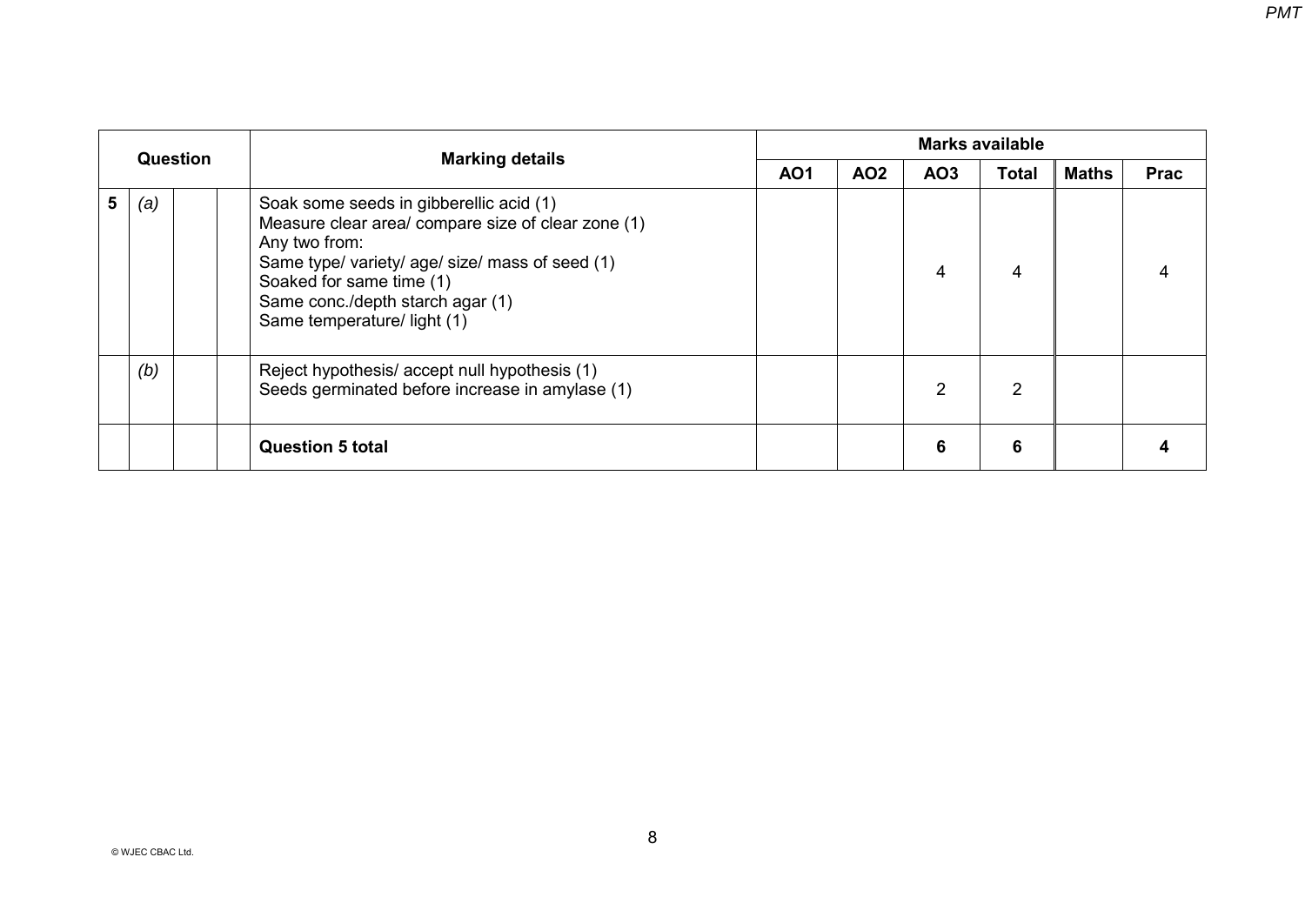| <b>Question</b> |                                                                                                                                                                                                                                                                                                                                                                                                                                                                                                                                                                                                                                                                                                                                                                                                                                                                                                                                                                                                                                                                                                                                   |            |                |     | <b>Marks available</b> |              |             |
|-----------------|-----------------------------------------------------------------------------------------------------------------------------------------------------------------------------------------------------------------------------------------------------------------------------------------------------------------------------------------------------------------------------------------------------------------------------------------------------------------------------------------------------------------------------------------------------------------------------------------------------------------------------------------------------------------------------------------------------------------------------------------------------------------------------------------------------------------------------------------------------------------------------------------------------------------------------------------------------------------------------------------------------------------------------------------------------------------------------------------------------------------------------------|------------|----------------|-----|------------------------|--------------|-------------|
|                 | <b>Marking details</b>                                                                                                                                                                                                                                                                                                                                                                                                                                                                                                                                                                                                                                                                                                                                                                                                                                                                                                                                                                                                                                                                                                            | <b>AO1</b> | <b>AO2</b>     | AO3 | <b>Total</b>           | <b>Maths</b> | <b>Prac</b> |
| 6               | A: Hormonal control of ovulation<br>FSH stimulates the development of follicles in the ovary.<br>follicle cells produce oestrogen<br>which inhibits the production of FSH<br>and stimulate the production of LH.<br>LH stimulates production of more oestrogen<br>and oestrogen stimulates production of LH.<br>Eventually the LH levels cause ovulation.<br>increase in FSH levels also aids ovulation.<br>The corpus luteum produces progesterone.<br>Which is needed for development of endometrium.<br><b>B: Similarities</b><br>Hormonal control similar for both/ same hormones involved<br>in both<br>Copulation affects ovulation<br>Copulation increases production of LH and FSH<br>Copulation increases progesterone levels<br><b>C: Differences</b><br>• Rabbits only ovulate after copulation/ In humans ovulation<br>occurs even if no copulation<br>• Ovulation is not cyclical in rabbits/ ovulation is cyclical in<br>humans<br>• If no copulation LH and FSH remain low in rabbits<br>• FSH level reach zero in rabbits/ do not reach zero in humans<br>• FSH has single peaks in rabbits/ twin peaks in humans | 3          | $\overline{2}$ | 4   |                        |              |             |
|                 |                                                                                                                                                                                                                                                                                                                                                                                                                                                                                                                                                                                                                                                                                                                                                                                                                                                                                                                                                                                                                                                                                                                                   |            |                |     |                        |              |             |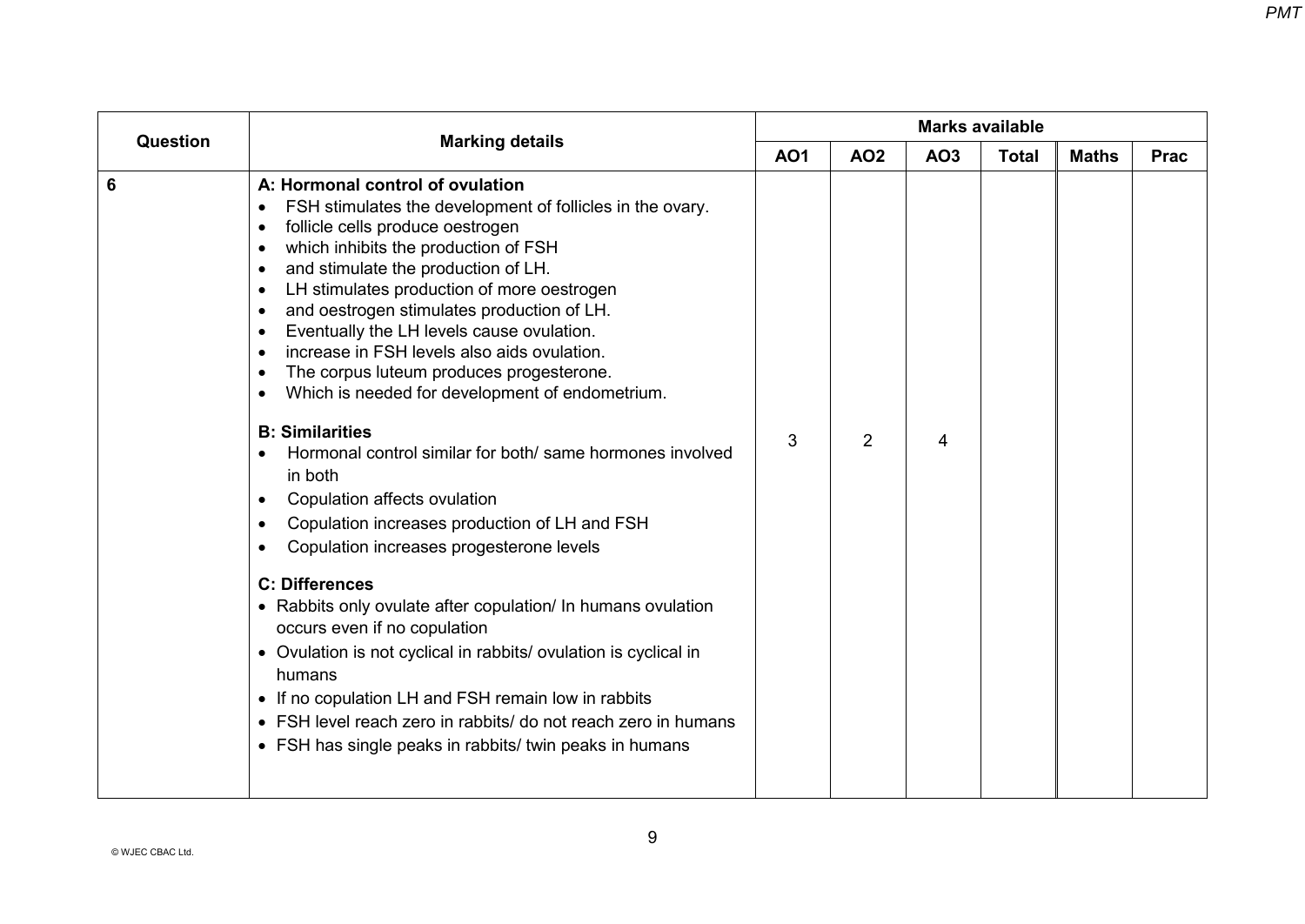|                 |                                                                                                                                                                                                                                                                                                                                                                                                                                                                                                                                                                                                                                                                                                                   |            |            |     | <b>Marks available</b> |              |             |
|-----------------|-------------------------------------------------------------------------------------------------------------------------------------------------------------------------------------------------------------------------------------------------------------------------------------------------------------------------------------------------------------------------------------------------------------------------------------------------------------------------------------------------------------------------------------------------------------------------------------------------------------------------------------------------------------------------------------------------------------------|------------|------------|-----|------------------------|--------------|-------------|
|                 |                                                                                                                                                                                                                                                                                                                                                                                                                                                                                                                                                                                                                                                                                                                   | <b>AO1</b> | <b>AO2</b> | AO3 | <b>Total</b>           | <b>Maths</b> | <b>Prac</b> |
| <b>Question</b> | <b>Marking details</b><br>7-9 marks<br>Indicative content of this level is<br>Detailed explanation of hormonal control.<br>And<br><b>Similarities</b><br>And<br><b>Differences</b><br>The candidate constructs an articulate, integrated account,<br>correctly linking relevant points, such as those in the indicative<br>content, which shows sequential reasoning. The answer fully<br>addresses the question with no irrelevant inclusions or<br>significant omissions. The candidate uses scientific conventions<br>and vocabulary appropriately and accurately.<br>4-6 marks<br>Indicative content of this level is<br>Any two from:<br>Explanation of hormonal control.<br>Similarity<br><b>Difference</b> |            |            |     |                        |              |             |
|                 | The candidate constructs an account correctly linking some<br>relevant points, such as those in the indicative content, showing<br>some reasoning. The answer addresses the question with some<br>omissions. The candidate usually uses scientific conventions<br>and vocabulary appropriately and accurately.                                                                                                                                                                                                                                                                                                                                                                                                    |            |            |     |                        |              |             |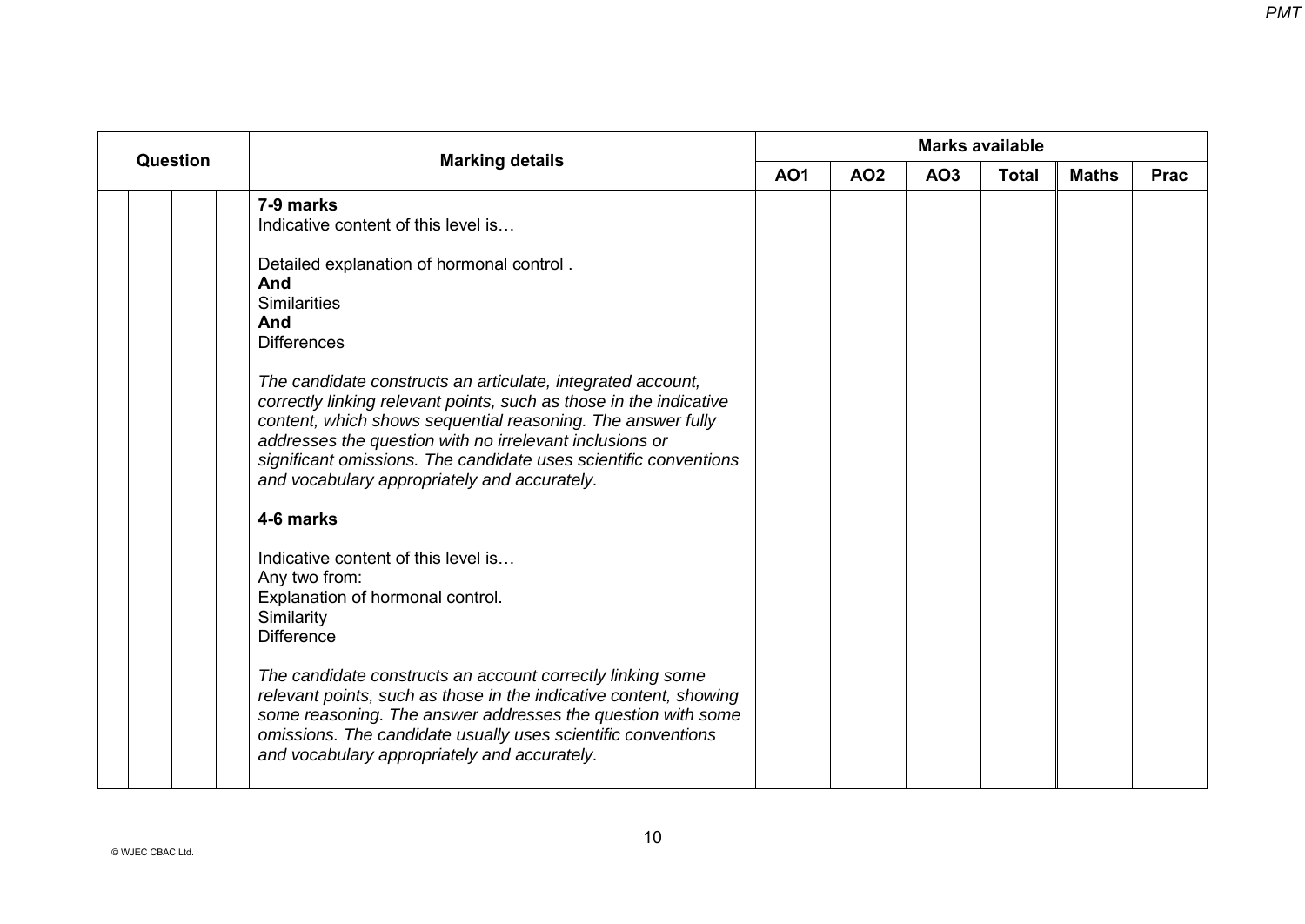| <b>Question</b> | <b>Marking details</b>                                                                                                                                                                                                                                          |            |              |                 | <b>Marks available</b> |              |             |
|-----------------|-----------------------------------------------------------------------------------------------------------------------------------------------------------------------------------------------------------------------------------------------------------------|------------|--------------|-----------------|------------------------|--------------|-------------|
|                 |                                                                                                                                                                                                                                                                 | <b>AO1</b> | <b>AO2</b>   | AO <sub>3</sub> | <b>Total</b>           | <b>Maths</b> | <b>Prac</b> |
|                 | 1-3 marks                                                                                                                                                                                                                                                       |            |              |                 |                        |              |             |
|                 | Indicative content of this level is                                                                                                                                                                                                                             |            |              |                 |                        |              |             |
|                 | Brief explanation of hormonal control<br>or<br>A similarity<br>or<br>A difference                                                                                                                                                                               |            |              |                 |                        |              |             |
|                 | The candidate makes some relevant points, such as those in the<br>indicative content, showing limited reasoning. The answer<br>addresses the question with significant omissions. The<br>candidate has limited use of scientific conventions and<br>vocabulary. |            |              |                 |                        |              |             |
|                 | 0 marks                                                                                                                                                                                                                                                         |            |              |                 |                        |              |             |
|                 | The candidate does not make any attempt or give a relevant<br>answer worthy of credit.                                                                                                                                                                          |            |              |                 |                        |              |             |
|                 | <b>Question 6 total</b>                                                                                                                                                                                                                                         | 3          | $\mathbf{2}$ | 4               | 9                      |              |             |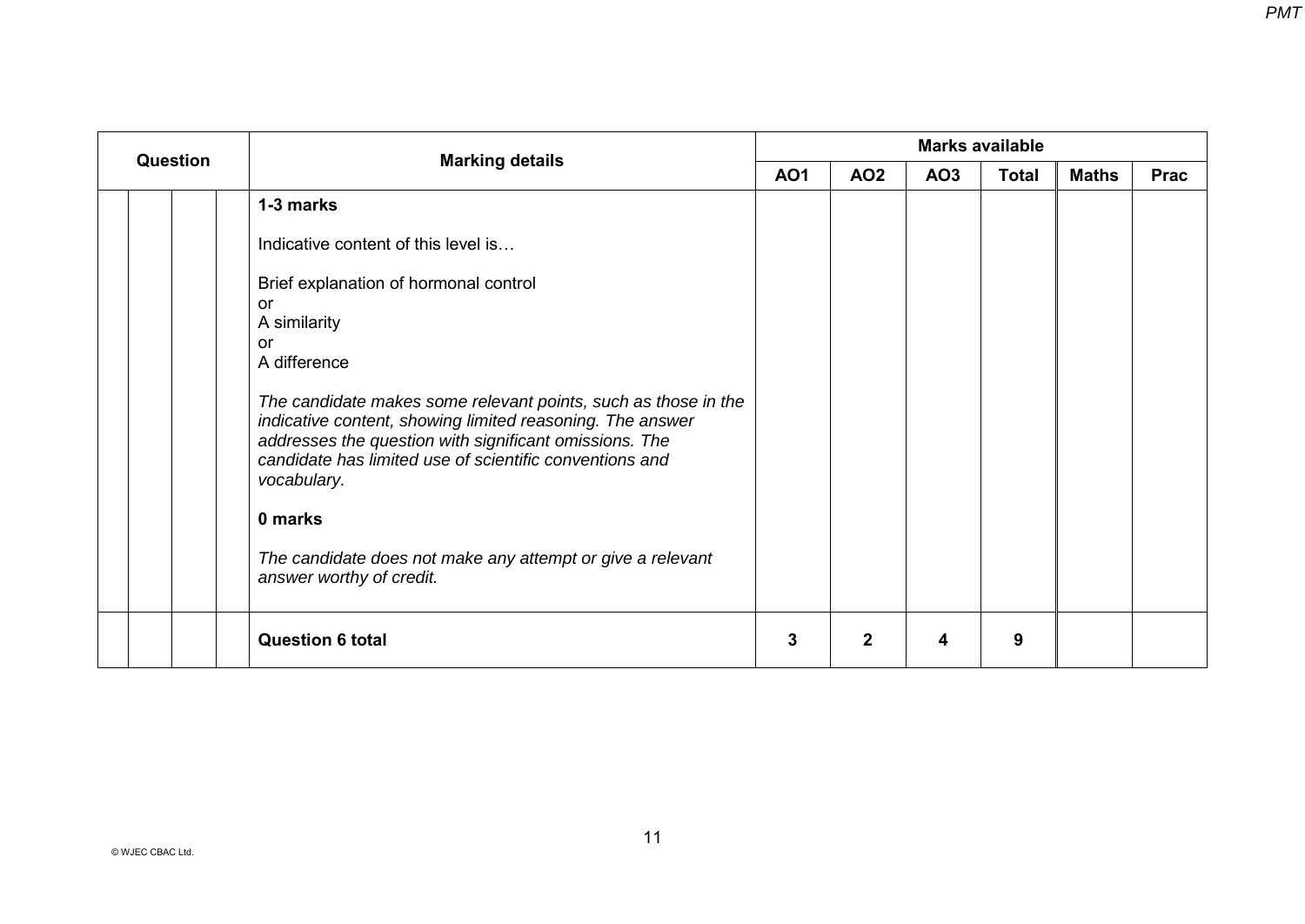|                         |          |      |                                                                                                                                                                                                                                                  |                | <b>Marks Available</b> |                |                |              |             |
|-------------------------|----------|------|--------------------------------------------------------------------------------------------------------------------------------------------------------------------------------------------------------------------------------------------------|----------------|------------------------|----------------|----------------|--------------|-------------|
|                         | Question |      | <b>Marking details</b>                                                                                                                                                                                                                           | <b>AO1</b>     | <b>AO2</b>             | AO3            | <b>Total</b>   | <b>Maths</b> | <b>Prac</b> |
| 7                       | (a)      |      | A disease which is always present at low levels (in an area)/<br>frequently at a predictable rate in a specific location (1)                                                                                                                     | 1              |                        |                | 1              |              |             |
| $\overline{\mathbf{r}}$ | (b)      | (i)  | A - disulphide bridge/disulphide bond<br>$B -$ Antigen binding site<br>$C -$ Light chain<br>$D -$ Heavy chain<br>All 4 correct = $3$ marks,<br>3 correct = $2$ marks,                                                                            | 3              |                        |                | 3              |              |             |
|                         |          |      | 2 correct $=1$ mark                                                                                                                                                                                                                              |                |                        |                |                |              |             |
|                         |          | (ii) | Antigen --initiates an {immune response/production of antibodies}<br>(1)<br>Antigen-antibody complex- a specific antibody bound to an<br>antigen/ complementary antibody (1)                                                                     | $\overline{2}$ |                        |                | $\overline{2}$ |              |             |
|                         | (c)      | (i)  | Memory cells (must make IgG during the secondary response/<br>after second exposure/clonal expansion)(1)                                                                                                                                         |                |                        |                | 1              |              |             |
|                         |          | (ii) | Any $2 \times (1)$ from:<br>The bacteria may have antigenic variation/surface proteins /<br>reference to mutations (1)<br>(IgM produced again as) no memory cells to new antigen (1)<br>$\bullet$<br>Primary response each time (1)<br>$\bullet$ |                |                        | $\overline{2}$ | 2              |              |             |
|                         | (d)      | (i)  | Delay in detection of bacterial antigen /reference to latent<br>period/clonal selection (1)<br>IgG not produced straight away / IgG non existent until day 7/<br>Time is needed to produce and secrete antibodies (1)                            |                | $\overline{2}$         |                | $\overline{2}$ |              |             |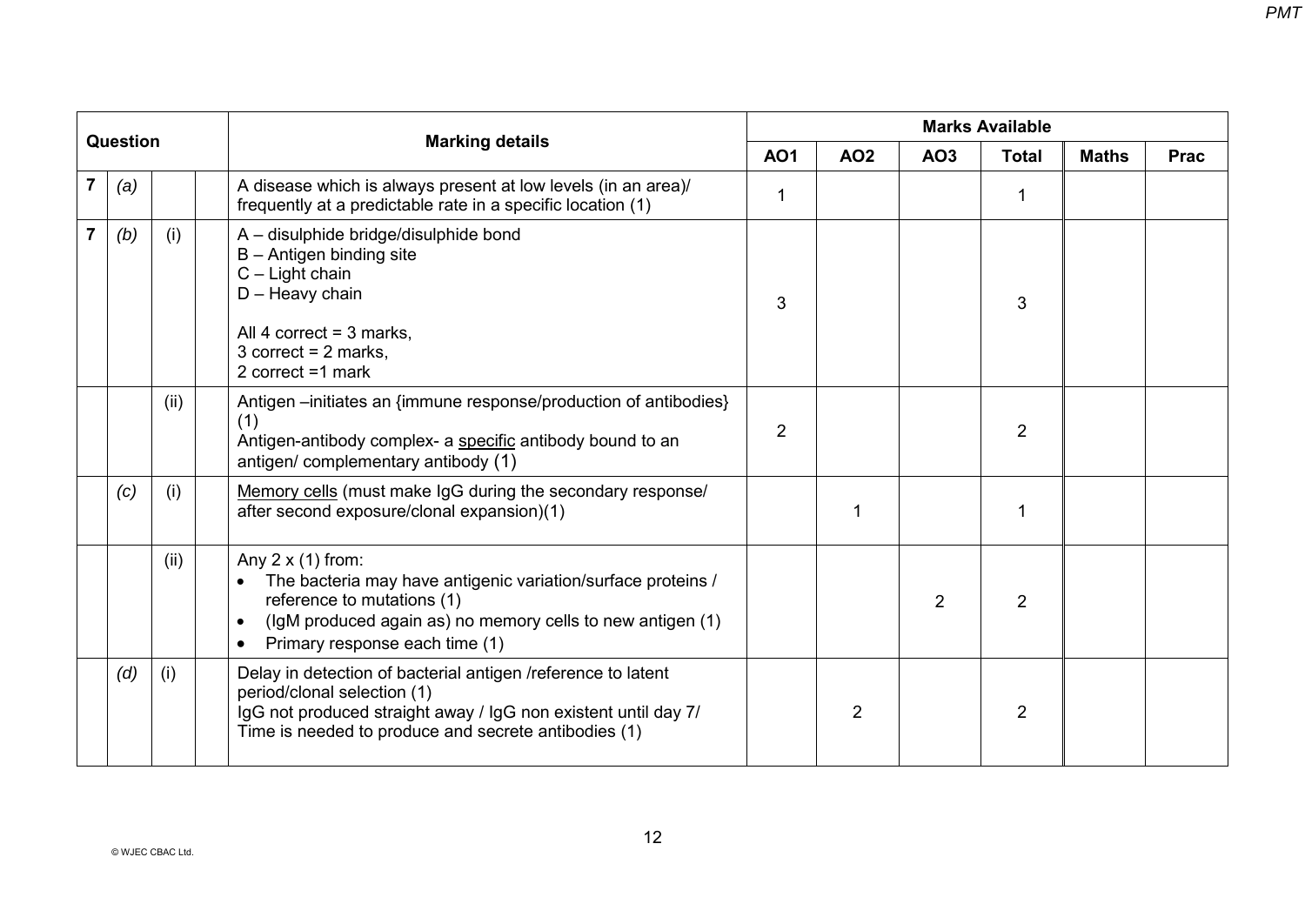| Question |       |                                                                                                                                                                                                                                                                                                                                                                                                                                                                                                                                                 |            |                | <b>Marks Available</b> |                |                |             |
|----------|-------|-------------------------------------------------------------------------------------------------------------------------------------------------------------------------------------------------------------------------------------------------------------------------------------------------------------------------------------------------------------------------------------------------------------------------------------------------------------------------------------------------------------------------------------------------|------------|----------------|------------------------|----------------|----------------|-------------|
|          |       | <b>Marking details</b>                                                                                                                                                                                                                                                                                                                                                                                                                                                                                                                          | <b>AO1</b> | <b>AO2</b>     | AO <sub>3</sub>        | <b>Total</b>   | <b>Maths</b>   | <b>Prac</b> |
|          | (ii)  | Any $5 \times (1)$ from:<br>A. Antibodies maybe already attached to the bacteria/antigen/ a<br>substance within the plasma (1)<br>B. Different strain of bacteria which is not recognised by the<br>test $(1)$<br>C. more than one type of antigen on the surface of the bacteria<br>(1)<br>D. antibodies not at detectable levels/ Variation amongst<br>peoples' immune response/ colour change not detectable (1)<br>E. Enzyme not functioning/denatured (1)<br>F. lack of control of variables e.g. pH/ temperature/ volume of<br>sample (1) |            | 2              | 3                      | 5              |                |             |
| (e)      | (i)   | 35-38 °C and it is a human pathogen/ similar to body<br>temperature (1)                                                                                                                                                                                                                                                                                                                                                                                                                                                                         |            | 1              |                        |                |                |             |
|          | (ii)  | 380/ 380.13/ 379.94 mm <sup>2</sup> = 2 marks<br>Allow the following for 1 mark<br>380 (no units)<br>$(22/2)^2 \times 3.14 =$<br>$(11)^2$ v 3.14 =                                                                                                                                                                                                                                                                                                                                                                                              |            | $\overline{2}$ |                        | $\overline{2}$ | $\overline{2}$ |             |
|          | (iii) | The zone of inhibition is a perfect circle/ radius is the same all<br>the way round $(1)$                                                                                                                                                                                                                                                                                                                                                                                                                                                       |            | 1              |                        |                |                |             |
|          |       | <b>Question 7 total</b>                                                                                                                                                                                                                                                                                                                                                                                                                                                                                                                         | 6          | 9              | 5                      | 20             | $\mathbf{2}$   |             |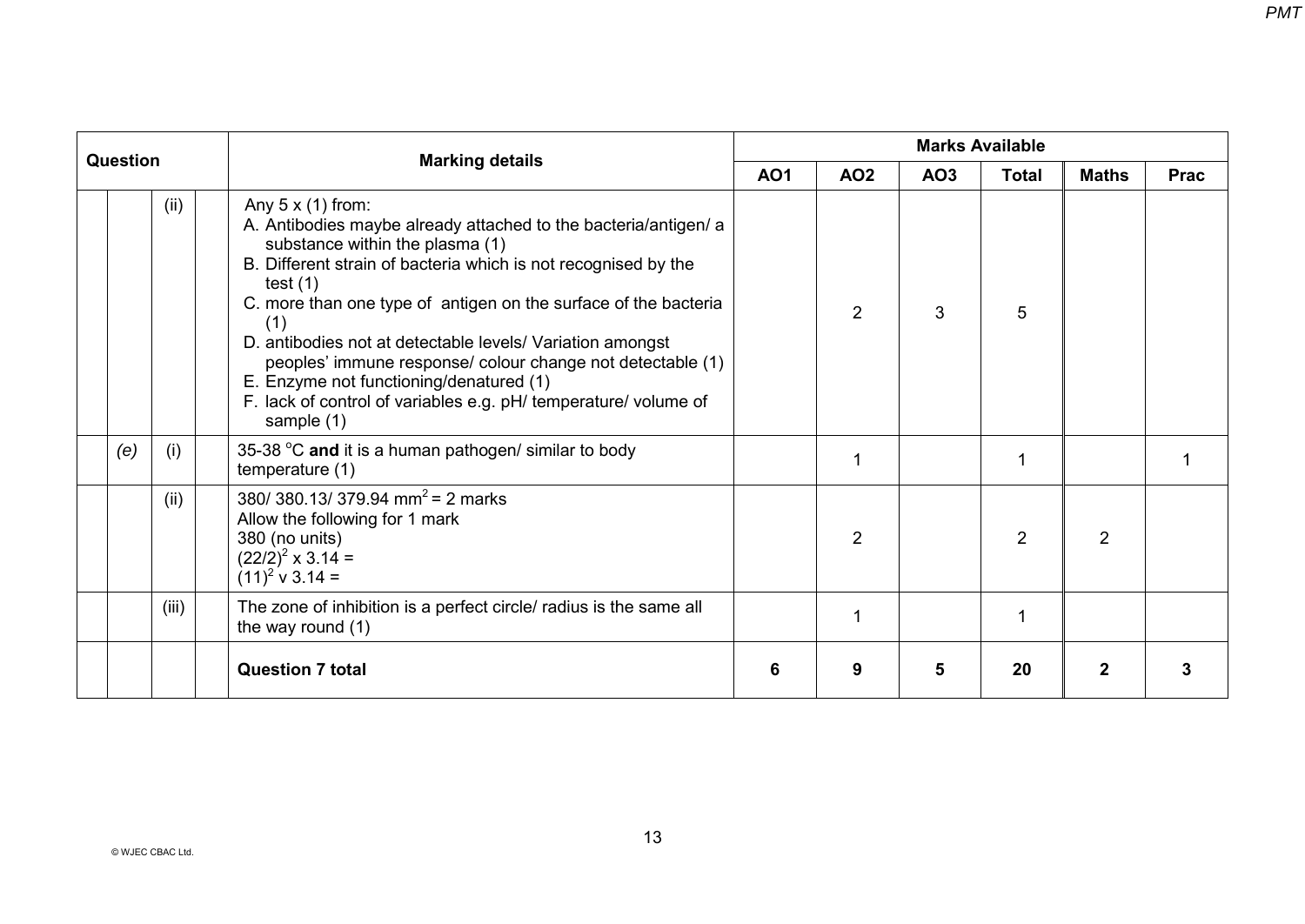| Question |     |      |  |                                                                                                        |                                                                                                                                                                                                                                                      |              | <b>Marking details</b> |              |                        | <b>Marks Available</b>                                      |  |   |                |             |  |
|----------|-----|------|--|--------------------------------------------------------------------------------------------------------|------------------------------------------------------------------------------------------------------------------------------------------------------------------------------------------------------------------------------------------------------|--------------|------------------------|--------------|------------------------|-------------------------------------------------------------|--|---|----------------|-------------|--|
|          |     |      |  |                                                                                                        |                                                                                                                                                                                                                                                      |              |                        |              |                        | <b>AO1</b><br><b>AO2</b><br>AO <sub>3</sub><br><b>Total</b> |  |   | <b>Maths</b>   | <b>Prac</b> |  |
| 8        | (a) | (i)  |  |                                                                                                        |                                                                                                                                                                                                                                                      | <b>Actin</b> | <b>Myosin</b>          | Troponin     | <b>Tropomy</b><br>osin |                                                             |  |   |                |             |  |
|          |     |      |  |                                                                                                        | A Band                                                                                                                                                                                                                                               | $\checkmark$ | $\checkmark$           | $\checkmark$ |                        |                                                             |  |   | 2              |             |  |
|          |     |      |  |                                                                                                        | I Band                                                                                                                                                                                                                                               | $\checkmark$ |                        | ✓            | $\checkmark$           | 2                                                           |  |   |                |             |  |
|          |     |      |  |                                                                                                        | (1 mark per correct row)                                                                                                                                                                                                                             |              |                        |              |                        |                                                             |  |   |                |             |  |
|          |     | (ii) |  |                                                                                                        | Any $2 \times (1)$ from:<br>Myosin head binds to actin/cross bridges form between actin<br>and myosin (1)<br>Myosin head {bends/tilts/ power stroke} so actin is pulled past<br>the myosin $(1)$<br>Detail of ATP involvement in release of head (1) |              |                        |              |                        | $\overline{2}$                                              |  |   | $\overline{2}$ |             |  |
|          | (b) | (i)  |  | Calculate a mean to improve reliability / Identify that there were<br>a range of sarcomere lengths (1) |                                                                                                                                                                                                                                                      |              |                        |              |                        |                                                             |  | 1 |                |             |  |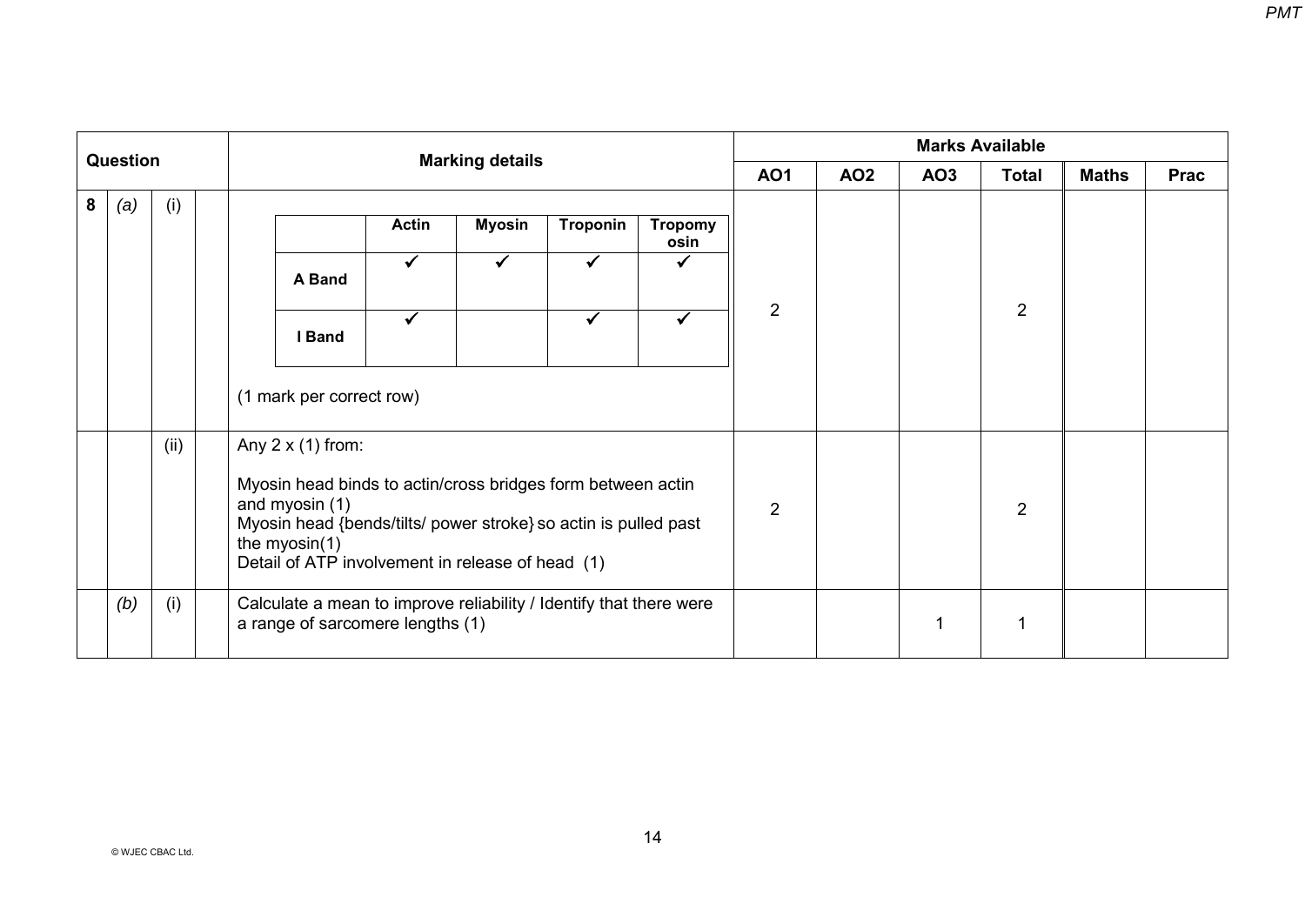| Question |     |       |                                                                                                                                                                                                                                         |             | <b>Marks Available</b> |                |                |              |                |  |  |
|----------|-----|-------|-----------------------------------------------------------------------------------------------------------------------------------------------------------------------------------------------------------------------------------------|-------------|------------------------|----------------|----------------|--------------|----------------|--|--|
|          |     |       | <b>Marking details</b>                                                                                                                                                                                                                  | <b>AO1</b>  | <b>AO2</b>             | AO3            | <b>Total</b>   | <b>Maths</b> | <b>Prac</b>    |  |  |
|          |     | (ii)  | $1.2 \mu m = 3$ marks<br>1.2 (no units) = $2$ marks<br>$(3.6-1.2) / 2 = 1$ mark                                                                                                                                                         |             | 3                      |                | 3              | 3            |                |  |  |
|          |     | (iii) | Any $2 \times (1)$<br>The temperature of solution (1)<br>pH of solution (1)<br>same type of muscle (1)<br>Same concentration solution (1)<br>OR 2 controlled variables without solution (1)                                             |             |                        | $\overline{2}$ | $\overline{2}$ |              | $\overline{2}$ |  |  |
|          |     | (iv)  | Any $2 \times (1)$ from:<br>no overlap between actin and myosin filaments (1)<br>$\bullet$<br>no cross-bridges form / no possibility of myosin head moving<br>actin(1)<br>• no contraction possible / sarcomeres cannot get shorter (1) |             |                        | $\overline{2}$ | 2              |              |                |  |  |
|          | (c) | (i)   | each muscle contracts to 'pull' in each direction / as one<br>contracts the other relaxes to move the limb (1)                                                                                                                          | $\mathbf 1$ |                        |                | 1              |              |                |  |  |
|          |     | (ii)  | Any $2 \times (1)$ from:<br>Quadriceps contract (1)<br>The osteoarthritic group has a lower contraction force ORA (1)                                                                                                                   | $\mathbf 1$ | $\mathbf{1}$           |                | $\overline{2}$ |              |                |  |  |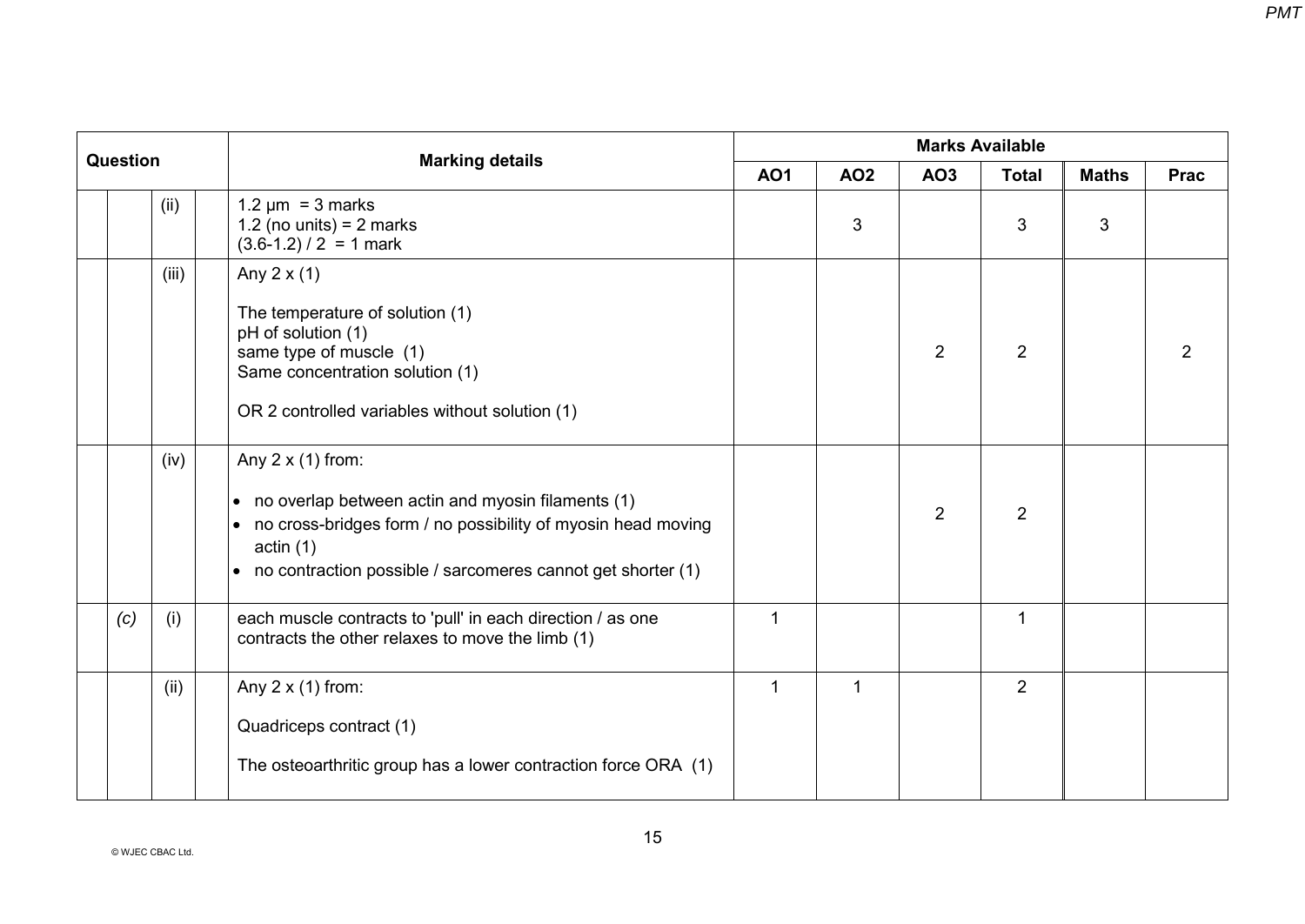| (iii) | Any $5 \times (1)$ from:<br>BMI states they are obese / heavier mass to be moved by<br>Α.<br>quadriceps (1)<br>Reference to BMI and the effect on contraction force/ stair<br>В.<br>climb $(1)$ |   |   |   |    |   |              |
|-------|-------------------------------------------------------------------------------------------------------------------------------------------------------------------------------------------------|---|---|---|----|---|--------------|
|       | C. Exercise reduces BMI/ mass(1)                                                                                                                                                                |   | 5 |   | 5  |   |              |
|       | D. Exercise strengthens the quadriceps (1)                                                                                                                                                      |   |   |   |    |   |              |
|       | E. supports the joint/ strengthens muscles around the joint (1)                                                                                                                                 |   |   |   |    |   |              |
|       | F. increases flexibility of the joint / stimulates cartilage growth<br>/reduces joint stiffness (1)                                                                                             |   |   |   |    |   |              |
|       | <b>Question 8 total</b>                                                                                                                                                                         | 6 | 9 | 5 | 20 | 3 | $\mathbf{2}$ |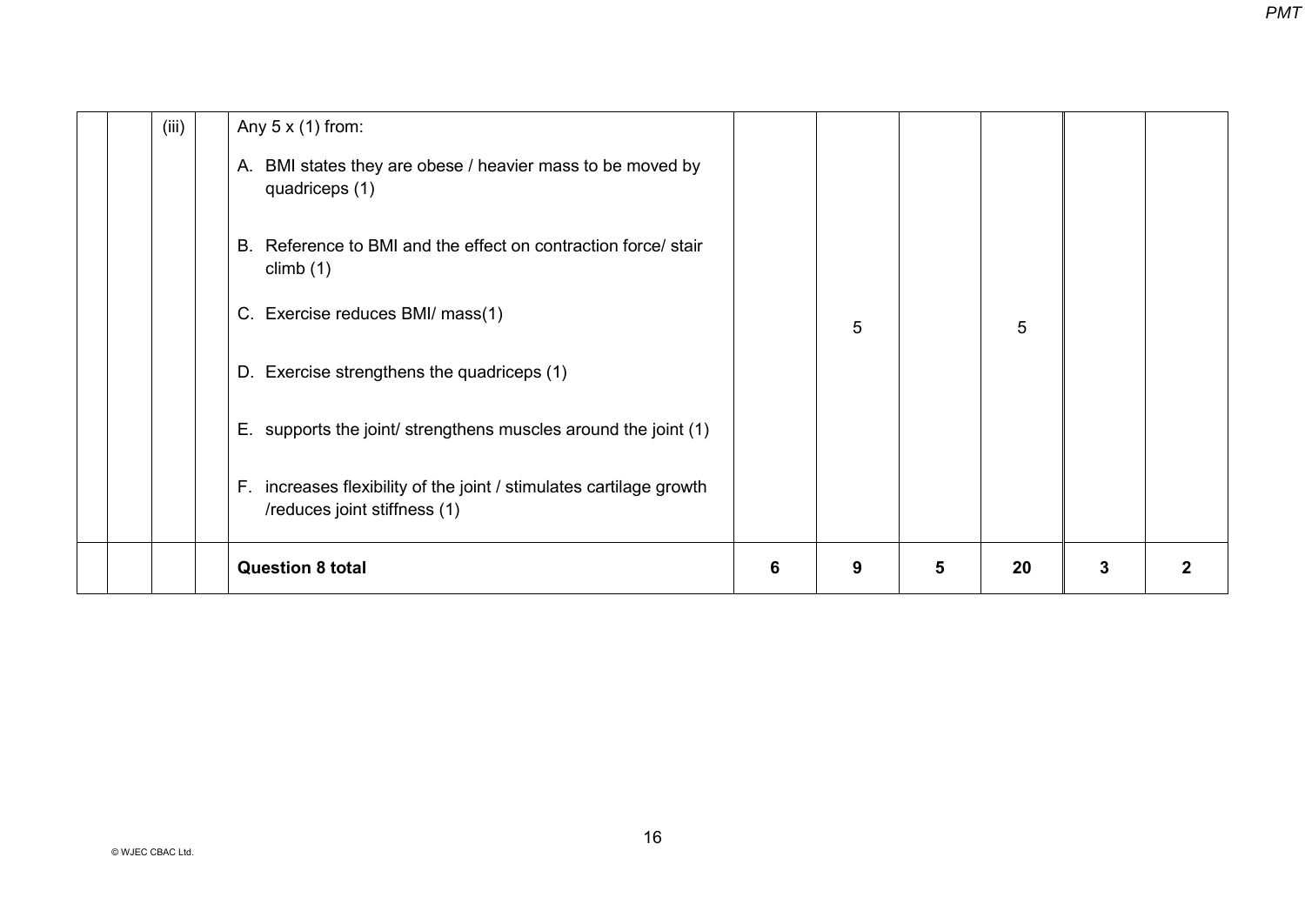| <b>Question</b> |     |       |                                                                                                                                                                                                                                                                                                                                                                                                                                                                                                                                                | <b>Marks Available</b> |                |     |                |              |             |  |
|-----------------|-----|-------|------------------------------------------------------------------------------------------------------------------------------------------------------------------------------------------------------------------------------------------------------------------------------------------------------------------------------------------------------------------------------------------------------------------------------------------------------------------------------------------------------------------------------------------------|------------------------|----------------|-----|----------------|--------------|-------------|--|
|                 |     |       | <b>Marking details</b>                                                                                                                                                                                                                                                                                                                                                                                                                                                                                                                         | <b>AO1</b>             | <b>AO2</b>     | AO3 | <b>Total</b>   | <b>Maths</b> | <b>Prac</b> |  |
| 9               | (a) |       | All three for 1 mark<br>A - Cerebral cortex / cerebrum / frontal lobe<br><b>B</b> - Cerebellum<br>C - Medulla oblongata                                                                                                                                                                                                                                                                                                                                                                                                                        | 1                      |                |     | 1              |              |             |  |
|                 | (b) | (i)   | MRI scan shows {structural anatomy of the brain/pictures which<br>are static} and PET scans shows areas of the brain which are<br>functioning at a particular time (1)<br>MRI wouldn't show active areas of the brain, as language is an<br>active process (1)                                                                                                                                                                                                                                                                                 | 2                      |                |     | $\overline{2}$ |              |             |  |
|                 |     | (ii)  | Any $5 \times (1)$ from:<br>A. {Broca's area is the same in both / same colour on scan} as<br>both produce language (1)<br>B. Increased use of motor cortex in BSL / more activity in that<br>area in scan (1)<br>because BSL involves more movement than speech alone<br>C.<br>(1)<br>Increased {use/ activity} of the occipital lobe for {vision in<br>D.<br>BSL / visual stimuli} (1)<br>Decreased use of the auditory cortex in BSL/ less activity in<br>Е.<br>that area $(1)$<br>as no link to sound and ear/ no sound detected (1)<br>F. |                        | $\overline{2}$ | 3   | 5              |              |             |  |
|                 |     | (iii) | Any $2 \times (1)$ from:<br>Age when became deaf (1)<br>Reason for deafness/ or description of (1)<br>Level of deafness (1)                                                                                                                                                                                                                                                                                                                                                                                                                    |                        | 2              |     | $\overline{2}$ |              | 2           |  |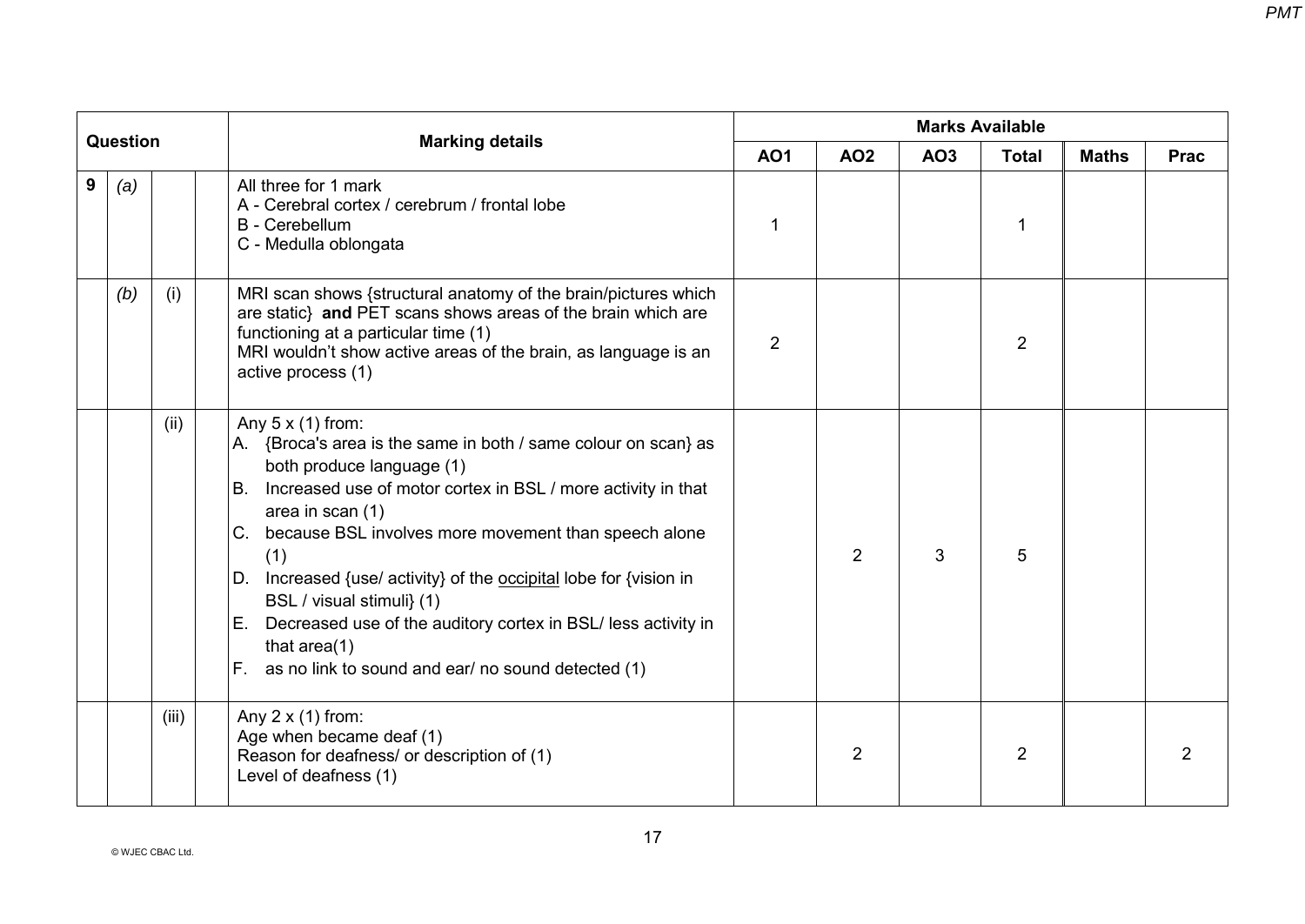| <b>Question</b> |     |       |                                                                                                                                                                                                                                                                                                                                                                                   |             |                | <b>Marks Available</b> |                |              |             |
|-----------------|-----|-------|-----------------------------------------------------------------------------------------------------------------------------------------------------------------------------------------------------------------------------------------------------------------------------------------------------------------------------------------------------------------------------------|-------------|----------------|------------------------|----------------|--------------|-------------|
|                 |     |       | <b>Marking details</b>                                                                                                                                                                                                                                                                                                                                                            | <b>AO1</b>  | <b>AO2</b>     | AO <sub>3</sub>        | <b>Total</b>   | <b>Maths</b> | <b>Prac</b> |
|                 |     | (iv)  | Deaf people may exhibit neuroplasticity /'brain has adapted to<br>form new connections as there is no auditory stimuli being<br>received (1)<br>Auditory cortex involved in interpretation of BSL (as near to<br>Wernicke's area) (1)<br>New connections/different connections to hearing between<br>auditory cortex and {Broca's / Wernicke's} area (1)                          | 1           |                | 2                      | 3              |              |             |
|                 | (c) | (i)   | Building a nest / to attract a mate/increase reproductive<br>success / protect offspring/eggs / reduce competition with other<br>males for mating (1)                                                                                                                                                                                                                             | 1           |                |                        |                |              |             |
|                 |     | (ii)  | sign stimulus - a stimulus which elicits/causes a FAP (fixed action<br>pattern) in the sticklebacks/ produced by one individual, causes a<br>response in a second individual (1)<br>Red belly triggers the aggressive behaviour/ attack/ bite (1)<br>Data reference twice as many bites seen when red bellied model<br>used/ more aggression seen when red bellied model used (1) | $\mathbf 1$ | 2              |                        | 3              |              |             |
|                 |     | (iii) | $5.6 = 2$ marks<br>$5.59 = 1$ mark<br>$\frac{343.3}{11}$ = 1 mark                                                                                                                                                                                                                                                                                                                 |             | $\overline{2}$ |                        | $\overline{2}$ | 2            |             |
|                 |     | (iv)  | Reduce confidence in conclusion as SDs overlap (1)                                                                                                                                                                                                                                                                                                                                |             | $\mathbf 1$    |                        | 1              |              | 1           |
|                 |     |       | <b>Question 9 total</b>                                                                                                                                                                                                                                                                                                                                                           | 6           | 9              | 5                      | 20             | 2            |             |